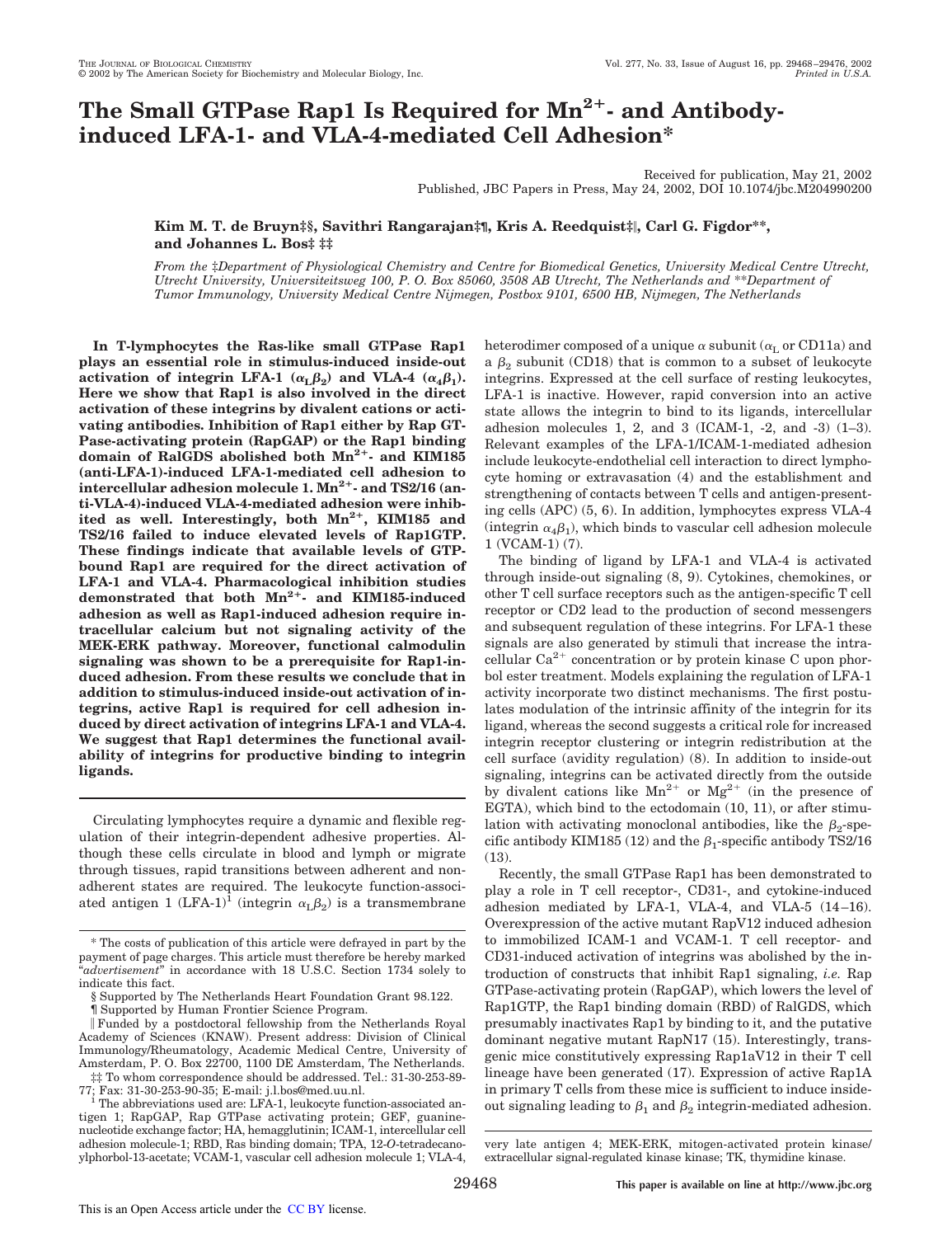In these cells, active Rap1A did not modulate integrin affinity, as was measured by soluble ICAM-1 binding. However, thymocytes expressing Rap1AV12 showed integrin clustering at the surface, pointing to a role for Rap1 in integrin avidity modulation.

In the present study we show that overexpression of Rap1 inhibitory signaling proteins, RapGAPs and RBD, interferes with the ability of  $Mn^{2+}$  and KIM185 to induce LFA-1-mediated adhesion to ICAM-1 and with the ability of  $Mn^{2+}$  and TS2/16 to induce VLA-4-mediated adhesion to VCAM-1. Both divalent cations and the activating antibodies do not induce accumulation of active Rap1GTP, consistent with the notion that they are thought to bypass the requirement for intracellular signaling events (18, 19). This indicates that direct activation of integrins does not depend on further Rap1 activation. Although TPA-induced adhesion (inside-out integrin activation) may similarly not require activation of Rap1 (14), we demonstrate that it is blocked by inhibition of Rap1 signaling. Apparently, both stimulus-induced inside-out regulation of integrins and activation of integrin-mediated cell adhesion by cations and integrin-activating antibodies require Rap1. Use of pharmacological inhibitors reveals that  $Mn^{2+}$ , KIM185-, but also RapV12-induced LFA-1-mediated adhesion, is critically dependent upon intracellular  $Ca^{2+}$  levels but independent of protein kinase C or MEK-ERK signaling. Furthermore, RapV12-induced LFA-1-mediated adhesion requires calmodulin. We propose that Rap1 activity, either basal or induced, regulates the functional availability of integrins for the adhesion process by or in combination with a calcium/calmodulindependent mechanism.

#### MATERIALS AND METHODS

*Plasmids and Constructs—*Heamagglutinin (HA)-tagged Rap1, Rap1V12 (HA-RapV12), Rap1GAP (HA-RapGAP I), RalGDS-RBD, and PDZ-GEF as well as pCAGGS-C3G and pSR-His-tagged *Spa*I have previously been described (15, 20, 21). HA-RapGAP II was generated by PCR amplification of a 450-bp *Sal*I/*Xho*I fragment including the 30 additional N-terminal amino acids of RapGAP II from pCA-RapGAP II (provided by Dr. Michiyuki Matsuda, (Department of Tumor Virology, Institute for Microbial Diseases, Osaka University, Osaka, Japan). Subsequently, this fragment was subcloned into *Sal*I/*Xho*I-digested pMT2-SM-HA-RapGAP I to generate pMT2-SM-HA-RapGAP II, and integrity of the construct was confirmed by DNA sequencing.

*Cell Culture, Cell Line, and Transfection—*The Jurkat T cell line JHM1 2.2 was provided by Dr. D. Cantrell (Imperial Cancer Research Fund, London, UK) with the kind permission of Dr. A. Weiss (University of California at San Francisco). Jurkat T cells were grown at 37 °C in RPMI 1640 (Invitrogen) supplemented with 10% heat-inactivated (30 min at 56 °C) fetal bovine serum and 0.05% glutamine in the presence of penicillin and streptomycin. The erythroleukemic K562 cells, either wild type or stably expressing LFA-1, were grown in 75% RPMI 1640 and 25% Iscove's modified Dulbecco's medium (Invitrogen) supplemented with 10% heat-inactivated fetal bovine serum and 0.05% glutamine in the presence of penicillin and streptomycin. The stable transfectants were cultured in the presence of 2 mg/ml Geneticin as has been described (22). Cells were transiently transfected by electroporation using 35  $\mu$ g of plasmid DNA. Cells (1.2  $\times$  10<sup>7</sup> cells/ml in 0.4 ml of complete medium) were pulsed at 250 V and 960 microfarads with 5  $\mu{\rm g}$ of TK-luciferase plasmid DNA, construct plasmid as indicated in the figure legends, and added vector plasmid to keep DNA amounts constant. Subsequently, 24 h after transfection, cells were transferred to serum-free medium and used 42–48 h after transfection.

*Adhesion Assay—*For adhesion assays, transiently transfected Jurkat cells were harvested, washed, and resuspended in TSM buffer (20  $mm$  Tris-HCl, pH 8.0, 150 mM NaCl, 1 mM CaCl<sub>2</sub>, 2 mM MgCl<sub>2</sub>) at a concentration of  $5 \times 10^5$  cells/ml. 96-Well Nunc Maxisorp plates were coated overnight at 4 °C with goat anti-human IgG antibodies (Jackson ImmunoResearch, West Grove, PA; 4  $\mu$ g/ml) in sodium bicarbonate buffer (Sigma), washed, and blocked for 30 min at 37 °C with 1% bovine serum albumin, TSM followed by incubation for 1 h at 37 °C with 50 ng/ml recombinant ICAM-1 or 2  $\mu$ g/ml VCAM-1 human IgG Fc fusion proteins, depending on the integrin studied. For studies on cell adhesion to fibronectin (Sigma), 96-well Nunc Maxisorp plates were coated

overnight at  $4 °C$  with  $1-5 \mu g/ml$  fibronectin in sodium bicarbonate buffer, washed with TSM, and blocked for 30 min at 37 °C with 2% bovine serum albumin, TSM. Poly-L-Lysine (Sigma) was coated on plates for 1 h at room temperature as a 0.1% w/v solution in water. After washing, 50  $\mu$  of TSM was added per well with or without the indicated stimuli. Subsequently, 50  $\mu$ l cell suspension was added per well, after which the cells were spun down for 1 min at 200 rpm in a Heraeus Sepatech Megafuge 1.0. Cells were allowed to adhere for 30 min at 37 °C, and non-adherent cells were removed with warmed 0.5% bovine serum albumin, TSM. Adherent cells were lysed and subjected to a luciferase assay as described previously (23). Expression of transfected constructs was confirmed by immunoblotting of total cell lysates. Cells bound were calculated, and numbers were corrected for transfection efficiency and nonspecific effects of constructs by measuring luciferase activity of total input cells ((counts in cells bound/counts in total input cells)  $\times$  100%). Activating anti-integrin  $\beta_1$  and  $\beta_2$  antibodies TS2/16 and KIM185, respectively, have been described previously (12, 13) and were used at 10  $\mu$ g/ml. Mn<sup>2+</sup> was used at 4 mM, and TPA (Sigma) was used at 100 ng/ml. Preincubations with the following pharmacological inhibitors were performed for 30 min at 37 °C: Roche 31-8220 (Calbiochem;  $5 \mu$ M), GF 109203X (Biomol, Plymouth, PA;  $5 \mu$ M), BAPTA-AM (Molecular Probes, Eugene, OR; 20  $\mu$ M), PD 98059 (Sigma; 10  $\mu$ M), U0126 (Promega, Madison, WI; 10  $\mu$ M), LY294002 (Biomol; 10  $\mu$ M), wortmannin (Sigma; 100 nM), U73122 (1  $\mu$ M), SK&F96365 (concentration described in the legend to Fig. 7), calmidazolium chloride (10  $\mu$ M), E6 berbamine (10  $\mu$ M), and W-7 (100  $\mu$ M) (all five from Biomol), calpeptin (Sigma; 100  $\mu$ M), KN-93 (Calbiochem; 10  $\mu$ M), and cyclosporin A (Biomol, 200 ng/ml).

*Analysis of Rap1 Activation in Vivo—*Jurkat cells were serumstarved overnight and resuspended at  $25 \times 10^6$  cells/ml in RPMI without serum. 200  $\mu$ l of this suspension was used per sample. After transfer to Eppendorf tubes, cells were left untreated for 15 min at 37 °C. Next  $Mn^{2+}$  (4 mM), KIM185 (10  $\mu$ g/ml), TS2/16 (10  $\mu$ g/ml), or TPA (100 ng/ml) was added for indicated periods of time. Subsequently cells were lysed for 15 min at 4 °C by the addition of ice-cold lysis buffer (10% glycerol, 1% Nonidet P40, 50 mM Tris-HCl, pH 7.4, 200 mM NaCl, 2.5 mM  $MgCl<sub>2</sub>$ , 1  $\mu$ M leupeptin, 0.1  $\mu$ M aprotinin), and lysates were cleared by centrifugation at maximal speed in an Eppendorf centrifuge for 15 min at 4 °C. The GTP-bound form of Rap1 was isolated using RalGDS-RBD as an activation-specific probe and subsequently quantified by Western blotting using anti-Rap1 antibody, as has been previously described (24, 25).

*Western Blotting—*Western blotting of all protein samples was carried out using polyvinylidene difluoride membranes. The antibodies used for protein detection are the monoclonal anti-HA (12CA5), polyclonal anti-HA (Santa Cruz Biotechnology, Santa Cruz, CA), monoclonal anti-Rap1 (Transduction Laboratories, Lexington, KY), polyclonal anti-Rap1 (Santa Cruz Biotechnology), and anti-phosphomitogen-activated protein kinase (Cell Signaling Technology, New England Biolabs, Inc., Beverly, MA).

### RESULTS

*Inhibition of Rap1 Abolishes Divalent Cation-induced Adhesion to ICAM-1 and VCAM-1—*To determine whether Rap1 is involved in  $Mn^{2+}$ -dependent activation of LFA-1 we measured the effect of Rap1 inhibitory proteins on  $Mn^{2+}$ -induced adhesion of Jurkat cells to ICAM-1, the counter receptor of LFA-1. Cells were transfected with RapGAP I, RapGAP II (which both lower the level of Rap1GTP), or RalGDS-RBD (which can form an inactive complex with Rap1GTP) together with a luciferase construct to detect transfected cells. These cells were subsequently plated on ICAM-1 in the presence or absence of  $Mn^{2+}$ , and after 30 min nonadherent cells were washed away and the percentage of luciferase-positive cells attached was measured. In control cells transfected with empty vector,  $Mn^{2+}$  treatment strongly induced adhesion to ICAM-1 (Fig. 1*a*). In contrast, adhesion induced by  $Mn^{2+}$  was blocked in cells transfected with RapGAP I, RapGAP II (Fig. 1*a*), or RalGDS-RBD (Fig. 1*b*). The ability of Rap1 inhibitory proteins to block divalent cationinduced integrin adhesion was not limited to LFA-1, as Rap-GAP I and RalGDS-RBD also blocked  $Mn^{2+}$ -induced adhesion of VLA-4 to VCAM-1 (Fig. 1*c*). Furthermore,  $Mg^{2+}/EGTA-in$ duced adhesion to ICAM-1 was also blocked by RapGAP and RalGDS-RBD (data not shown).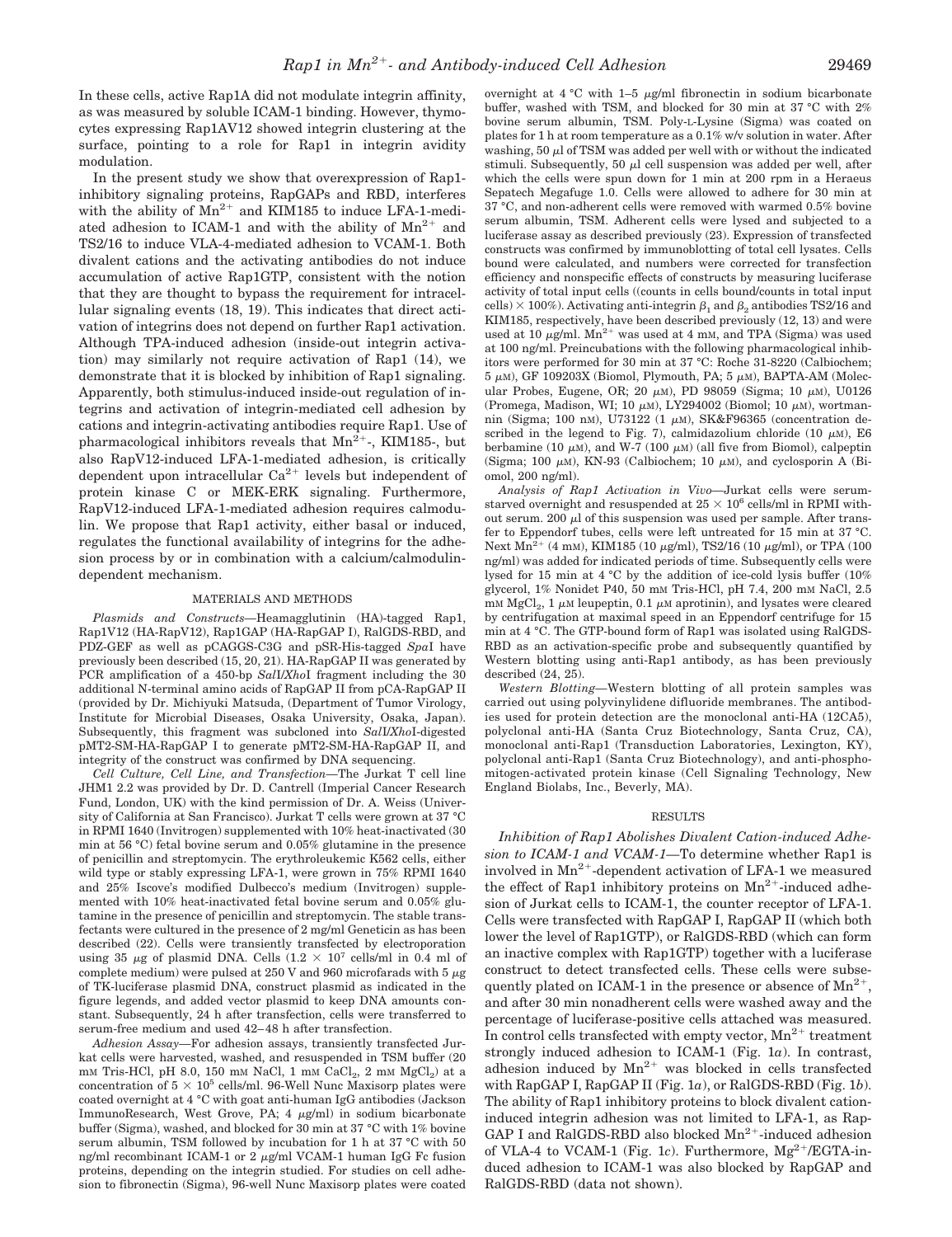

FIG. 1. Inhibition of Rap1 activity abolishes  $Mn^{2+}$ -induced **LFA-1- and VLA-4-mediated cell adhesion.** Inhibition of Rap1 activity by transiently overexpressing Rap1-specific GAPs (data represent the average mean and S.E. of four independent experiments, with each experiment performed in quadruplicate (*a*)) or RalGDS-RBD (representative experiment in quadruplicate (*b*)) resulted in decreased basal adhesion and inhibited cells in their  $Mn^{2+}$ -induced LFA-mediated adhesion response. Jurkat cells were cotransfected with 5  $\mu$ g of pG3-TK luciferase reporter plasmid and either empty pMT2-SM-HA vector (*vector*), ΗΑ-RapGAP I (*RapGAP I*) (20 μg), ΗΑ-RapGAP II (*RapGAP II*) (20  $\mu$ g), or HA-RalGDS-RBD (*RBD*) (10 or 25  $\mu$ g), and after 42 h the cells were allowed to adhere to immobilized ICAM-1 for 30 min at 37 °C. Fraction of cells bound was determined by fraction of luciferase activity bound. In the *bottom panels* expression levels of the transfected proteins are shown. *c*, inhibition of Rap1 activity abolished Mn<sup>2+</sup>-induced VLA-4-mediated adhesion. Jurkat cells were cotransfected with constructs as indicated in *a*, and the cells were allowed to adhere to immobilized VCAM-1. Results are the average from two independent experiments in quadruplicate and indicated as the relative binding to VCAM-1 as compared with vector control. *WB*, Western blot.



FIG. 2. **Inhibition of active Rap1-induced adhesion and decrease of RapGTP levels by RapGap proteins.** *a*, Rap1-specific GEFs induced LFA-mediated adhesion. Both RapV12- and Rap1GEFinduced LFA-1-mediated adhesion could be blocked by cotransfection of RapGAP II (representative experiment in quadruplicate). Jurkat cells were cotransfected with 5  $\mu$ g of pG3-TK luciferase reporter plasmid and either empty vector, HA-RapV12 (10  $\mu$ g), C3G (10  $\mu$ g), HA-PDZ-GEF (10  $\mu$ g), HA-RapGAP II (10  $\mu$ g), or indicated combinations of them (10  $\mu$ g of each construct).  $b$ , RapGAP II efficiently decreased GTP levels of both cotransfected Rap1wt and RapV12. Jurkat cells were transfected with empty vector, HA-Rap1, or HA-RapV12 alone or in combination with HA-RapGAP II (amounts of DNA  $(\mu \mathrm{g})$  as indicated in the figure). The *upper panel* shows the GTP levels of the Rap proteins determined using the pull-down assay ("Materials and Methods"), the *middle panel* demonstrates the expression of HA-RapGAP II in the total lysates, and the *lower panel* shows the presence of HA-Rap1wt and HA-RapV12 in the total lysates. *WB*, Western blot.

*RapGAP Proteins Act on Active Rap1-induced Adhesion—*To confirm the specificity of RapGAP proteins in blocking Rap1 dependent adhesion, Jurkat cells were transfected with active RapV12 or the Rap1 guanine-nucleotide exchange factors (GEFs) C3G or PDZ-GEF to activate endogenous Rap1 either alone or in combination with RapGAP II (Fig. 2*a*). As in our previous studies, RapV12 strongly induced adhesion to ICAM-1, whereas overexpression of C3G or PDZ-GEF resulted in a more modest but significant induction of adhesion. Cotransfection of cells with RapGAP II, however, completely blocked adhesion induced by RapV12, C3G, or PDZ-GEF, indicating that RapGAP II inhibited Rap1-dependent signaling. Precipitation of GTP-bound transfected Rap1 with GST-Ral-GDS-RBD fusion protein (Fig. 2*b*) confirmed that transfected RapGAP II catalyzed hydrolysis of GTP of both wild-type Rap1 and RapV12. Together these results show that RapGAP overexpression blocks Rap1-induced adhesion by decreasing the Rap1GTP amount. We conclude that Rap1GTP is required for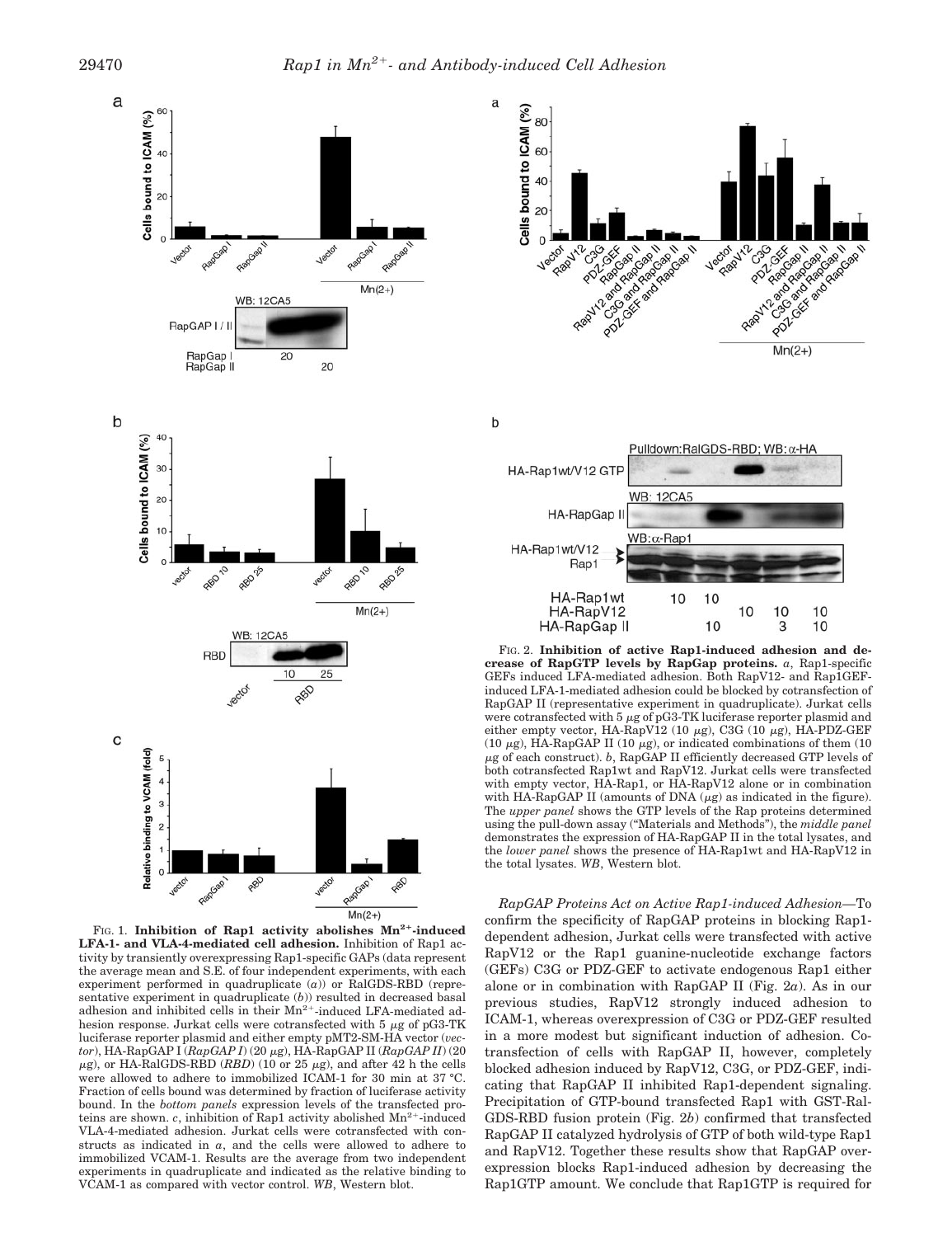

FIG. 3. **Inhibition of Rap1 activity abolishes anti-integrin antibody-induced LFA-1- and VLA-4-mediated cell adhesion.** *a*, inhibition of Rap1 activity by transient expression of either HA-RapGAP I or HA-RalGDS-RBD inhibited KIM185-induced LFA-mediated adhesion (representative experiment performed in quadruplicate). *b*, transient expression of either HA-RapGAP I or *Spa*I inhibited TS2/16-induced VLA-4-mediated adhesion (average of two independent experiments performed in quadruplicate, normalized to 1 for untreated vector control). c,<br>transient expression of RapGAP II inhibited Mn<sup>2+</sup>- or KIM185-induced adhesion t abolished TS2/16-induced adhesion of wild-type K562 cells to fibronectin (coated with 1  $\mu$ g/ml concentration). Jurkat and K562 cells with and without stably expressed LFA-1 were transfected with 5 µg pG3-TK luciferase reporter plasmid and empty pMT2-SM-HA vector (*vector*), HA-RapV12 ( $\overline{R}apV12$ ) (10  $\mu$ g), HA-RapGAP I ( $\overline{R}apGAP$  I) (10  $\mu$ g), HA-RalGDS-RBD ( $\overline{R}BD$ ) (10  $\mu$ g), or *SpaI* (10  $\mu$ g). After 42 h cells were allowed to bind to immobilized ICAM-1 (*a* and *c*), VCAM-1 (*b*), or fibronectin (FN) (*d*) in the presence and absence of anti-integrin antibody KIM185 (*a* and *c*), TS2/16 (*b* and *d*), or  $Mn^{2+}$  (*c*).

induction of LFA-1 and VLA-4 integrin-dependent adhesion induced by divalent cations.

 $Inhibition of Rap1 Blocks Adhesion Induced by  $\beta_1$  and  $\beta_2$$ *Integrin-activating Antibodies—*Integrin-mediated cell adhesion induced by  $Mn^{2+}$  is proposed to occur by direct interactions of these cations with the extracellular domains of integrins rather than via intracellular signaling pathways. However,  $Mn^{2+}$  might also influence other cell surface or intracellular signaling proteins. Therefore, we tested the effect of Rap1 on cell adhesion induced by the monoclonal antibody KIM185. This antibody directly and specifically activates LFA-1 integrin in its ligand binding capacity (12). Treatment of Jurkat cells with KIM185 strongly induced adhesion to ICAM-1 (Fig. 3*a*). Similar to  $Mn^{2+}$ , cell adhesion induced by KIM185 was completely blocked by transfection of either Rap-GAP I or RalGDS-RBD. VLA-4-mediated adhesion to VCAM-1 induced by the activating anti- $\beta_1$  integrin antibody TS2/16 was also completely blocked by transfection of cells with either of two RapGAPs, RapGAP I or SpaI (Fig. 3*b*). The inhibitory effect of RapGAP on  $Mn^2$ <sup>+</sup>- and KIM185-induced adhesion to ICAM-1 was also observed in the erythroleukemic cell line K562 stably

expressing LFA-1 (22) (Fig. 3*c*). In wild-type K562 cells, which only express VLA-5  $(\alpha_5\beta_1)$  as a  $\beta_1$  class of integrin (26), Rap-GAP II abolished TS2/16-induced adhesion to fibronectin (Fig. 3*d*). Our findings demonstrate that Rap1 is required for adhesion induced by integrin-activating antibodies.

*Blocking Rap1 Specifically Affects Integrin/Ligand-mediated Adhesion—*To show that the Rap1 requirement is specific for integrin-ligand binding, we tested cell adhesion to poly-Llysine. No difference in cell attachment was observed upon expression of Rap1V12 or RapGAP either in the absence or presence of TS2/16 (Fig. 4*a*). We also used another approach to demonstrate that RapGAP inhibits integrin-ligand-based cell binding. Increasing the amount of immobilized fibronectin concomitantly increased basal cell binding, which could be abolished by expression of RapGAP (Fig. 4*b*). Interestingly, we observed that higher fibronectin densities rescued the inhibitory effect of RapGAP on TS2/16-induced adhesion both with K562 and Jurkat cells.  $Mn^{2+}$ -induced adhesion could still be inhibited by RapGAP II at the highest fibronectin concentration used  $(5 \mu\varrho/m)!$ ; data not shown). From these results we conclude that blocking Rap1 specifically inhibits adhesion me-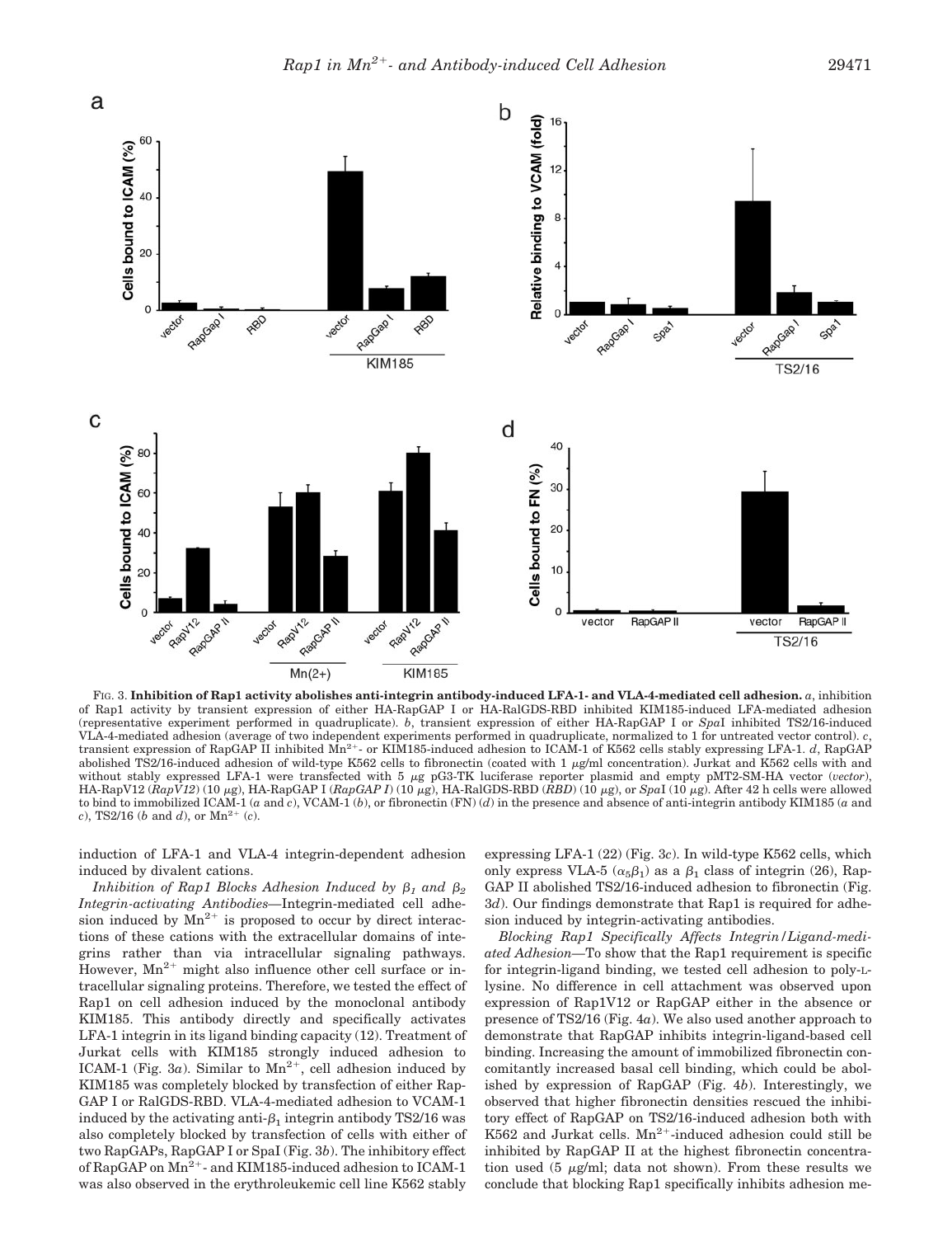

FIG. 4. **Inhibition of Rap1 activity abolishes specifically integrin-ligand-mediated cell adhesion.** *a*, transient overexpression of RapV12 or RapGAP in K562 cells in the presence or absence of TS2/16 did not affect cell binding to immobilized poly-L-lysine (representative experiment performed in quadruplicate). *b*, inhibition of cell adhesion induced by increased ligand density by transient expression of Rap-GAP. High ligand densities in combination with TS2/16 treatment overcame cell adhesion inhibition by RapGAP overexpression. The *upper panel* shows adhesion of Jurkat JHM1 cells with and without transient expression of RapGAP to fibronectin (*FN*, with indicated concentrations in  $\mu$ g/ml used for coating) in the presence and absence of TS2/16. In the *lower panel* a similar situation is shown for K562 cells (representative experiments performed in triplicate). Jurkat cells and K562 cells were transfected with 5  $\mu$ g of pG3-TK luciferase reporter plasmid and empty pMT2-SM-HA vector (*vector*), HA-RapV12 (*RapV12*) (10  $\mu$ g), or HA-RapGAP II (*RapGAP II*) (20  $\mu$ g). After 42 h cells were allowed to bind to immobilized poly-L-Lysine (*a*) or fibronectin (plates coated with indicated dilutions of ligand) (*b*) in the presence and absence of anti-integrin antibody TS2/16.

basal

TS2/16



FIG. 5. **Rap1** is not activated by  $Mn^{2+}$  and activating anti**integrin antibodies.** Jurkat cells were unstimulated (*basal*) or treated for the indicated periods of time with either 4 mm  $Mn^{2+}$  (*a*), the LFA-1-activating antibody KIM185 (*b*), or the VLA-4-activating antibody TS2/16 (*c*). Cells were lysed, and RapGTP was determined using the RBD pull-down assay. *Upper panels*, RapGTP levels determined by the pull-down assay. *Middle panels*, total Rap1 in the lysates to demonstrate equal input per sample. *Lower panels*, lysates were analyzed for the presence of phosphorylated ERK. Treatment for 5 min with TPA (100 ng/ml) was used as a positive control for Rap1 activation.

diated by integrin-ligand binding, but that integrins and processes required for adhesion are still functional.

*Mn2-/KIM185 Treatment Does Not Activate Rap1—*The requirement for Rap1 in  $Mn^{2+}$  and antibody-induced integrinmediated cell adhesion suggested the possibility that both stimuli mediated adhesion via activation of Rap1. We therefore tested whether  $Mn^{2+}$ , KIM185, or TS2/16 was able to induce Rap1 activation (Fig. 5). Cells were stimulated for 30 min, corresponding to the duration of the adhesion assay, and Rap1GTP was analyzed using RalGDS-RBD as the activationspecific probe. No activation of Rap1 was observed with  $Mn^{2+}$ (Fig. 5*a*). In contrast, strong activation of Rap1 was observed after treatment with TPA. Surprisingly,  $Mn^{2+}$  treatment did induce a modest and sustained activation of the MEK/ERK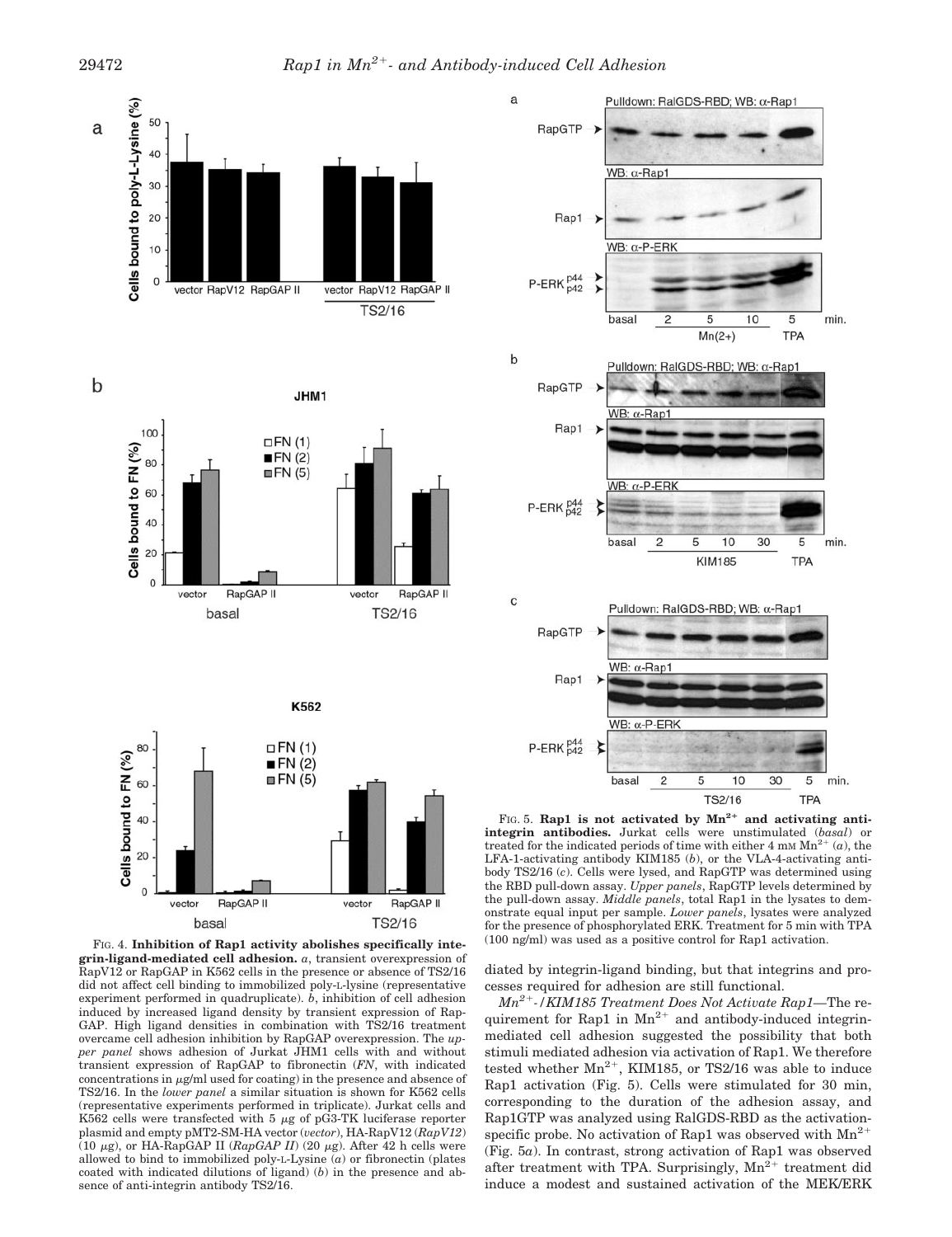

FIG. 6. **Effect of inhibiting basal Rap1 signaling on TPA-induced inside-out activation of LFA-1-mediated adhesion.** *a*, time course demonstrating RapGTP levels upon TPA treatment (100 ng/ml) for the indicated periods of time. The *upper panel* shows RapGTP levels. The *middle panel* shows total Rap1 in the lysates to demonstrate equal input per sample. The *bottom panel* demonstrates ERK phosphorylation (*P-*) during the time course. WB, Western blot. *b*, TPA-induced Rap1 and mitogen-activated protein kinase activity in the presence of pharmacological protein kinase C inhibitors. After preincubation for 30 min with either GF 109203X or Roche 31-8220 (5  $\mu$ M) cells were treated with TPA (100 ng/ml) for 5 min. The *upper panel* demonstrates Rap1GTP levels, the *middle panel* shows the presence of equal amounts Rap1 in each sample, and the *bottom panel* shows ERK phosphorylation. *c*, TPA-induced LFA-mediated adhesion to immobilized ICAM-1 is dependent on basal Rap1 activity. Jurkat cells were transfected with 5 µg of pG3-TK luciferase reporter plasmid and either empty pMT2-SM-HA vector (vector), HA-RapGAP I (20  $\mu$ g), or HA-RalGDS-RBD (20  $\mu$ g), after which binding to immobilized ICAM-1 in the presence and absence of TPA (100 ng/ml) was analyzed (average of 2–3 independent experiments).

signaling pathway, as indicated by phosphorylation of ERK1 (p44) and ERK2 (p42) (Fig. 5*a*). Treatment of cells with KIM185 (Fig. 5*b*) or TS2/16 (Fig. 5*c*) neither increased the Rap1GTP level nor induced ERK activation. Thus, although both divalent cations and activating anti-integrin antibodies stimulate adhesion in a Rap1-dependent manner, this is not a result of acute activation of Rap1.

*Inhibition of TPA-induced Adhesion by Rap1-interfering Proteins—*The phorbol ester TPA is generally used to induce integrin-mediated cell adhesion by a still elusive pathway. Therefore, we investigated the possible requirement for Rap1 in TPA-induced integrin-mediated cell adhesion as well. Treatment of Jurkat cells with TPA resulted in a rapid and prolonged activation of Rap1 as well as induction of ERK phosphorylation (Fig. 6*a*). Pretreatment of Jurkat cells with pharmacological inhibitors of protein kinase C (Roche 31-8220 and GF 109203X) inhibited TPA-induced activation of both Rap1 and ERK (Fig. 6*b*). Although previous studies provide evidence that excludes the requirement for Rap1 activation in TPA-induced adhesion (14), overexpression of RapGAP I or RalGDS-RBD blocked TPA-induced adhesion to ICAM-1 (Fig. 6*c*). Pharmacological inhibition of protein kinase C selectively blocked TPA- but not  $Mn^{2+}$ - or KIM185-induced adhesion to ICAM-1 (Fig. 7*a*). These findings show that TPA-induced inside-out activation of adhesion requires Rap1 activity, either basal or induced.

*Rap1-induced Adhesion Requires Intracellular Calcium and Calmodulin—*To study the mechanism by which Rap1 regulates integrins, we tried to identify common elements between RapV12- and  $Mn^{2+}$ - or activating antibody-induced cell adhesion. Several reports provide strong evidence that agonist-induced adhesion in a number of hematopoietic cell types requires influx of calcium from extracellular sources (19, 27, 28). Indeed, the calcium chelator BAPTA-AM strongly inhibited basal and  $Mn^{2+}$ -, TPA-, and Kim185-induced LFA-mediated adhesion (Fig. 7*a*). We therefore examined next whether RapV12-induced adhesion also displayed a similar requirement. Chelation of intracellular calcium with BAPTA-AM strongly inhibited both basal and RapV12- induced adhesion (Fig. 7*b*). Preincubation of RapV12-transfected Jurkat cells with the imidazole compound SK&F 96365, which inhibits calcium channels in leukocytes and, thus, lowers intracellular calcium, efficiently blocked basal and RapV12-induced adhesion in a dose-dependent manner (Fig. 7*c*). The calmodulin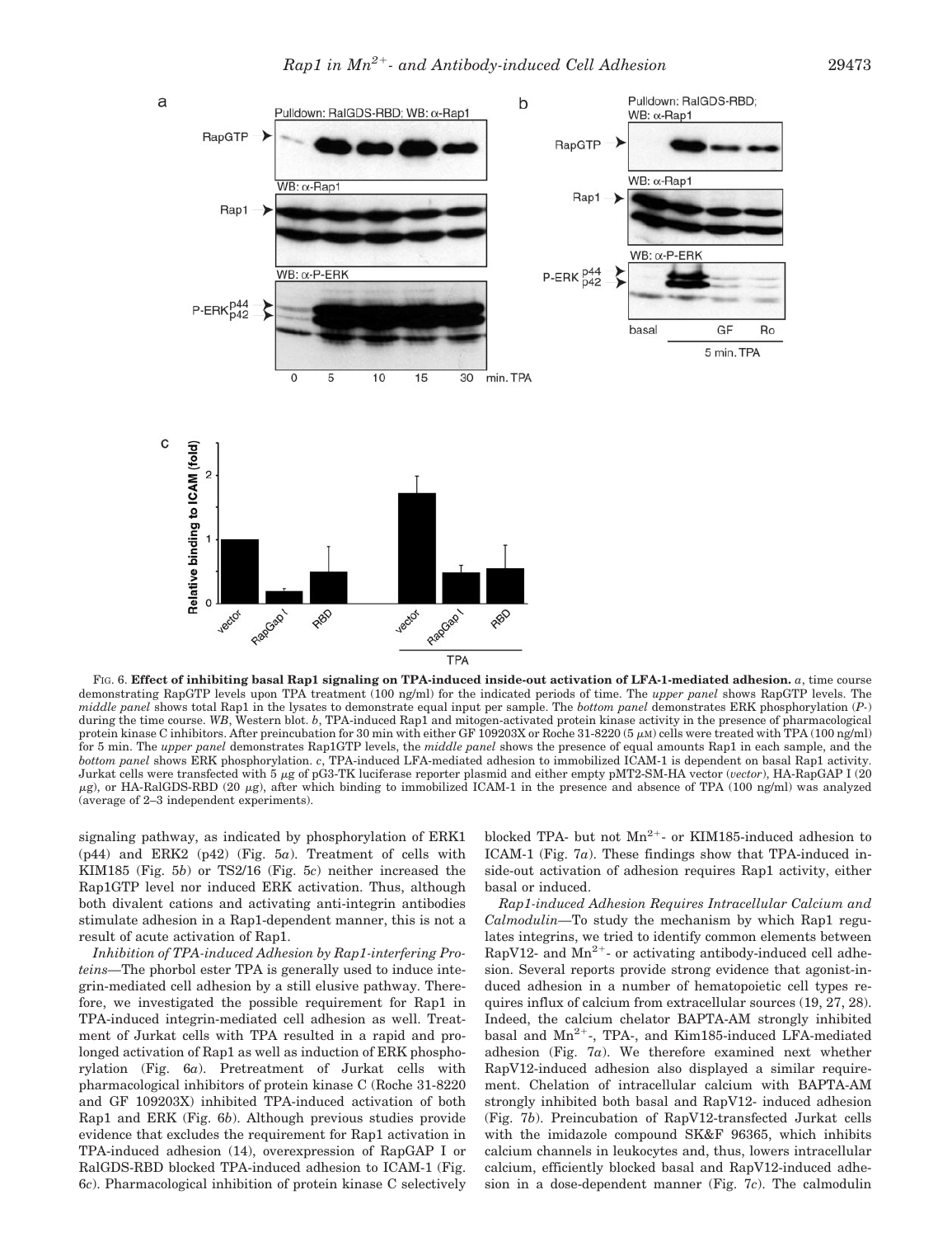

FIG. 7. **Involvement of intracellular calcium in RapV12-induced LFA-1-mediated cell adhesion.** *a*, effect of protein kinase C inhibitors and the calcium chelator BAPTA-AM on LFA-1-mediated adhesion to immobilized ICAM-1. Jurkat cells were transfected with  $5 \mu g$  of pG3-TK luciferase reporter plasmid and empty pMT2-SM-HA vector. The next day, cells were serum-starved overnight, and 42 h after transfection, cells were pretreated for 30 min with intracellular  $Ca^{2+}$ -chelator BAPTA-AM (20  $\mu$ M) or one of the protein kinase C inhibitors, Roche 31-8220 ( $Ro$ ) (5  $\mu$ M) and GF 109203X (*GF*) (5  $\mu$ M) for 30 min at 37 °C, after which binding to immobilized ICAM-1 in the absence and presence of Mn<sup>2+</sup>, TPA, or KIM185 was determined. *Left panel*, fold inductions of cell adhesion to immobilized ICAM-1 upon treatment of Jurkat cells with Mn<sup>2+</sup>, TPA, or KIM185. *Right panel*, percentages inhibition of cell binding to ICAM-1 upon treatment with the inhibitors is shown (average of 3–6 independent experiments performed in quadruplicate). RapV12-induced LFA-1-mediated adhesion to ICAM-1 could be blocked by chelation of intracellular calcium with BAPTA-AM (20  $\mu$ M). (*b*), inhibition of calcium channels with the imidazole compound SK&F 96365 (*SK&F*) (100, 30, and 10  $\mu$ M) (*c*), and inhibition of calmodulin with calmidazolium chloride (*CalmC*; 10  $\mu$ M), E6 berbamine (10  $\mu$ M), and W-7 (100  $\mu$ M) (*d*). Jurkat cells were transfected with 5  $\mu$ g pG3-TK luciferase reporter plasmid and either empty pMT2-SM-HA vector (vector) or HA-RapV12 (10  $\mu$ g). After 42 h they were left untreated or preincubated for 30 min with the inhibitors, and subsequently cells were incubated for 30 min at 37 °C to allow binding to immobilized ICAM-1. Data represent the average of 3 independent experiments performed in quadruplicate.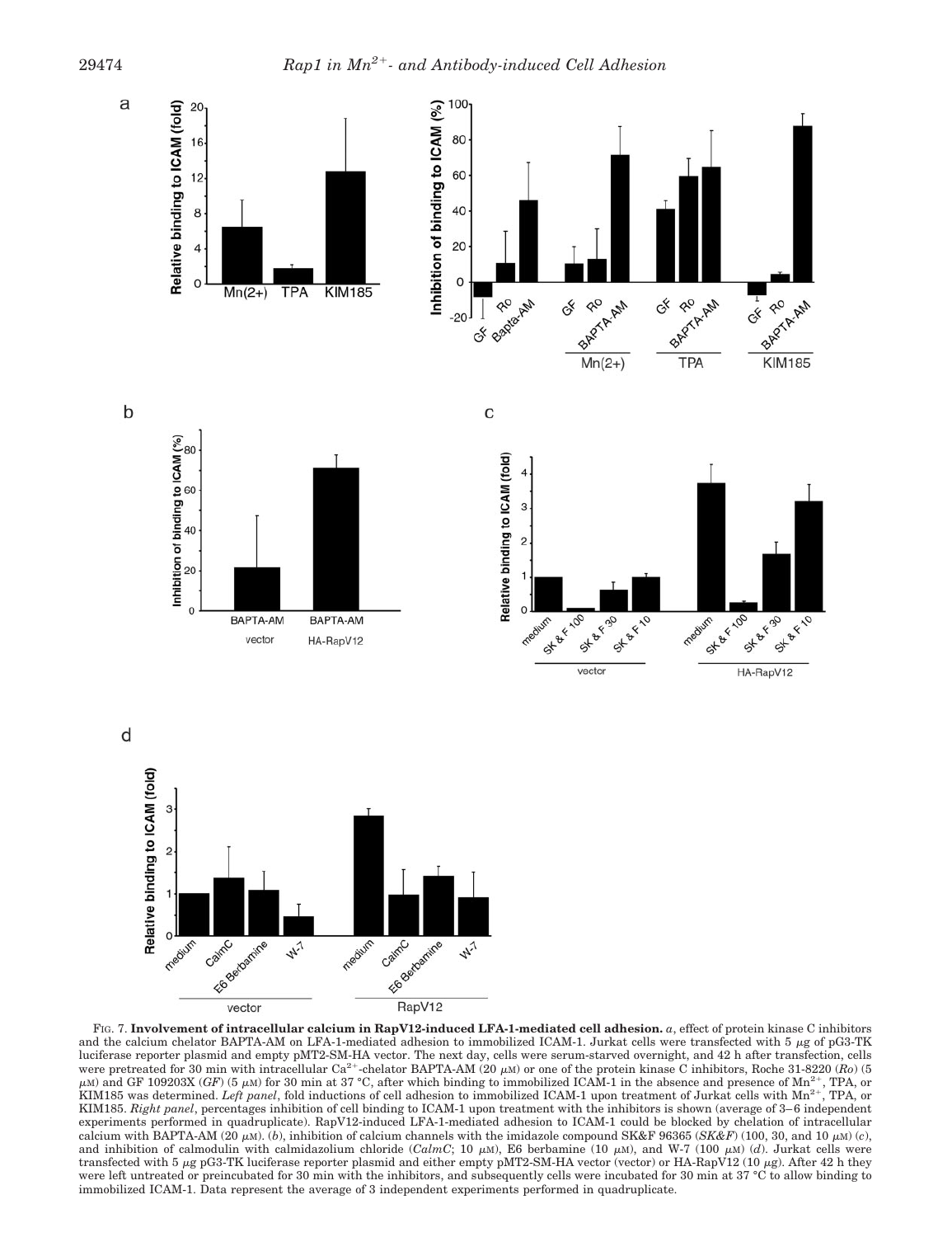

FIG. 8. **MEK-ERK pathway is not involved in Rap1-mediated** cell adhesion to ICAM-1. Jurkat cells were transfected with  $5 \mu g$ pG3-TK luciferase reporter plasmid and empty pMT2-SM-HA vector (*vector*), HA-RapV12 (10  $\mu$ g), or RapGAP I (20  $\mu$ g). After 42 h cells were either left untreated or preincubated with the MEK inhibitors PD 98059 (10  $\mu$ M) or U0126 (10  $\mu$ M) for 30 min at 37 °C, after which the cells were allowed to bind to immobilized ICAM-1 for 30 min in the presence and absence of  $Mn^{2+}$ . Data represent the mean and S.E. of two independent experiments performed in quadruplicate.

inhibitors W-7, E6 berbamine, and calmidazolium chloride each blocked RapV12-induced adhesion (Fig. 7*d*). From these results we conclude that RapV12-induced adhesion, like adhesion induced by other stimuli, requires calcium signaling.

*The MEK-ERK Pathway Is Not Involved in Rap1-mediated Cell Adhesion—*We were particularly interested in a possible role of the MEK-ERK pathway in Rap1-mediated cell adhesion, since positive and negative regulation of this pathway by Rap1 is a predominant effect of Rap1 reported in T lymphocytes and other cell types (29–31). To measure whether the MEK-ERK pathway mediates Rap1-induced adhesion, we used the MEK inhibitors PD 98059 and U0126. Although both MEK inhibitors completely inhibited TPA-induced ERK activation (data not shown), they did not affect RapV12- or  $Mn^{2+}$ -induced adhesion (Fig. 8). Alternatively, Rap1 may mediate cell adhesion by inhibiting ERK activation, suggesting that RapGAP might inhibit cell adhesion by preventing the inactivation of ERK. However, in the presence of the two MEK inhibitors, RapGAP II still inhibited cell adhesion. From these results we conclude that MEK and, therefore most likely ERK, is not involved in Rap1-mediated cell adhesion. This is confirmed by recent findings that active Rap1 did not interfere with the Ras signaling pathway (17). By utilizing the phosphatidylinositol 3-kinase inhibitors wortmannin and LY294002 and the phospholipase C inhibitor U73122, we did not find a role for phosphatidylinositol 3-kinase or phospholipase C in either RapV12- or  $Mn^{2+}$ induced adhesion (data not shown).

## DISCUSSION

Previously, we and others have shown that the small GTPase Rap1 is required for cytokine-induced inside-out activation of various integrins, including LFA-1, VLA-4, and  $\alpha_{\text{M}}\beta_2$  (14, 15, 32, 33). In this manuscript we now demonstrate that also direct activation of LFA-1-, VLA-4-, and VLA-5-mediated adhesion by  $Mn^{2+}$  or integrin-activating antibodies (monoclonal KIM185) for LFA-1 and TS2/16 for VLA-4 and VLA-5) is sensitive to inhibition of Rap1 signaling. This is shown by overexpression of either Rap-specific GAPs, which interfere with Rap1 signaling by reducing levels of endogenous GTP-bound Rap1, or overexpression of RalGDS-RBD, which inhibits Rap1 signaling by binding to GTP-bound Rap1 and sequestering it from potential effector proteins in Jurkat and K562 (Figs. 1 and 3). As an

assay to monitor enhanced integrin function, we measured binding to immobilized integrin ligands, *i.e.* ICAM-1 for LFA-1, VCAM-1 for VLA-4 and fibronectin for VLA-4 and VLA-5. This unexpected finding raised the question of whether the inhibition is due to an integrin-specific effect or whether Rap1 affects a general requirement for integrin-mediated cell adhesion, like cytoskeletal rearrangements and cell spreading. However, inhibition of Rap1 signaling did not affect integrin-independent adhesion to poly-L-Lysine (Fig. 4*a*). In addition, inhibition of TS2/16-induced adhesion by blocking Rap1 signaling could be rescued by increasing the fibronectin concentration (Fig. 4*b*). Moreover, inhibitors of actin cytoskeleton dynamics, cytochalasin D (14), and jasplakinolide,<sup>2</sup> did not influence RapV12induced adhesion.

Basal Rap1 signaling may be sufficient to play a role in integrin-mediated adhesion, since we have not observed an increase in Rap1GTP upon treatment with either  $Mn^{2+}$  or activating antibodies (Fig. 5). This may imply that Rap1 only provides a favorable setting for enhanced integrin function. In agreement with a facilitating function for Rap1 are the recent findings that overexpressing Rap1bV12 in megakaryocytes itself had no effect, but augmented fibrinogen binding to  $\alpha_{\rm IID}\beta_3$ induced by a PAR4 thrombin receptor agonist (34). In addition, we have not observed increased adhesion of human megakaryoblasts overexpressing active Rap1 to immobilized fibrinogen, whereas we have found inhibition of TPA-induced adhesion by RapGAP.2 However, RapV12 as well as Rap1-specific GEFs that activate endogenous Rap1 are able to induce increased integrin-mediated cell adhesion (Fig. 2), showing that activation of Rap1 is sufficient to enhance the function of LFA-1.

We have also investigated the involvement of putative Rap1 effectors in the regulation of integrins. Although regulation of the MEK-ERK pathway is reported to be a predominant effect of Rap1 in T lymphocytes and other cell types (29–31), MEK inhibitors neither blocked RapV12- nor  $Mn^{2+}$ -induced adhesion (Fig. 8). Interestingly, this issue was recently analyzed in an *in vivo* model system (17). In agreement with our results, transgenic mice constitutively expressing Rap1aV12 in their T cell lineage did not demonstrate a modulating role for Rap1 in the MEK-ERK pathway. Furthermore, inhibitors of the proposed Rap1 targets phospholipase C and phosphatidylinositol 3-kinase did not interfere with RapV12- or  $Mn^{2+}$ -induced adhesion. However, pretreatment of cells with the intracellular calcium chelator BAPTA-AM inhibited both basal adhesion and RapV12-,  $Mn^{2+}$ -, or integrin-activating antibody-induced adhesion to a similar extent (Fig. 7). Utilization of the SK&F 96365 inhibitor, which blocks extracellular calcium channels required for leukocyte adhesion, also blocked RapV12-induced adhesion. This result is compatible with recent evidence that extracellular stimuli inducing T lymphocyte adhesion via LFA-1, such as T cell receptor stimulation and phorbol esters, do so by inducing an influx of extracellular calcium (28). Although in several studies Rap1 has been implicated in the regulation of cellular calcium levels (35–37), clear evidence is still lacking. A recent study demonstrated that Rap2b via interaction with phospholipase  $C\epsilon$  is able to regulate intracellular calcium signaling in HEK293 cells (38). A large number of calcium-responsive signaling proteins have been shown to regulate integrin-dependent adhesion in various cell types, like calpain (28, 39, 40), calmodulin (41), and calcium/calmodulin-dependent kinase II (42–44). In the case of RapV12-induced adhesion, calmodulin is required (Fig. 7*d*). However, we could not demonstrate a role for calpain, calcium/calmodulin-dependent kinase II, or cal-

<sup>2</sup> Kim M. T. de Bruyn, S. Rangarajan, K. A. Reedquist, C. G. Figdor, and J. L. Bos, unpublished results.